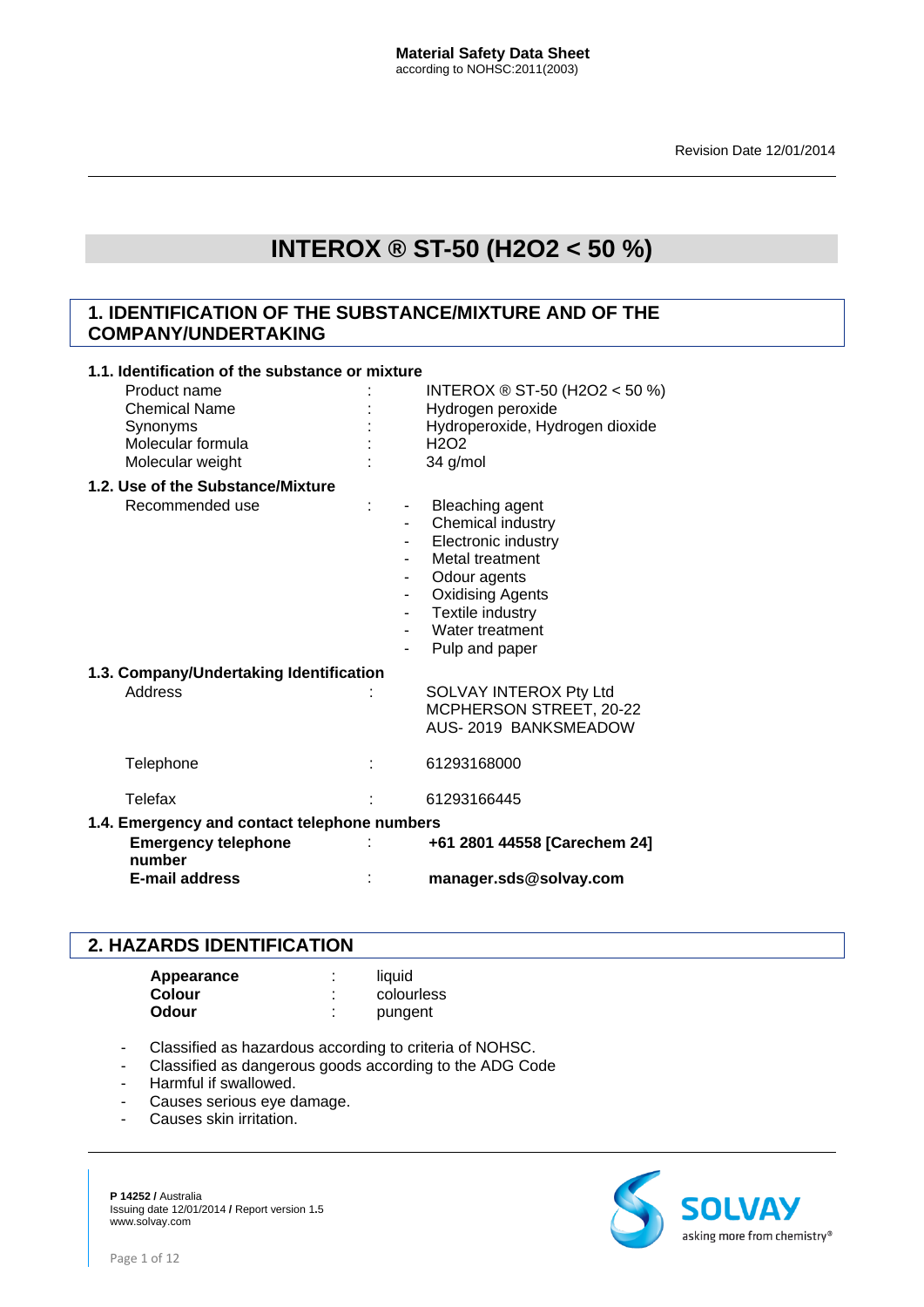May cause respiratory irritation.

# **3. COMPOSITION/INFORMATION ON INGREDIENTS**

| Substance name<br>(CAS-No. / EC-No. / Annex-1)              | <b>Concentration</b><br>(W/W) | Classification R-phrase(s) |                             |
|-------------------------------------------------------------|-------------------------------|----------------------------|-----------------------------|
| Hydrogen peroxide<br>(7722-84-1 / 231-765-0 / 008-003-00-9) | $< 50 \%$                     | Χn                         | R 5<br>R 8<br>R35<br>R20/22 |

# **4. FIRST AID MEASURES**

#### **4.1. Inhalation**

- Move to fresh air.
- If symptoms persist, call a physician.
- IF INHALED: Remove victim to fresh air and keep at rest in a position comfortable for breathing.
- Call a POISON CENTER or doctor/ physician if you feel unwell.

#### **4.2. Eye contact**

- Call a physician or poison control centre immediately.
- Rinse immediately with plenty of water, also under the eyelids, for at least 15 minutes.
- In the case of difficulty of opening the lids, administer an analgesic eye wash (oxybuprocaine).
- Take victim immediately to hospital.

#### **4.3. Skin contact**

- Remove and wash contaminated clothing before re-use.
- Wash off with soap and water.
- If symptoms persist, call a physician.

#### **4.4. Ingestion**

- Call a physician or poison control centre immediately.
- Take victim immediately to hospital.
- If swallowed, rinse mouth with water (only if the person is conscious).
- Do NOT induce vomiting.
- Artificial respiration and/or oxygen may be necessary.

#### **4.5. Notes to physician**

- Take victim immediately to hospital.
- Immediate medical attention is required.
- Consult with an ophthalmologist immediately in all cases.
- If swallowed
- Avoid gastric lavage (risk of perforation).
- Keep under medical supervision for at least 48 hours.

# **5. FIREFIGHTING MEASURES**

# **5.1. Suitable extinguishing media**

- Water
- Water spray

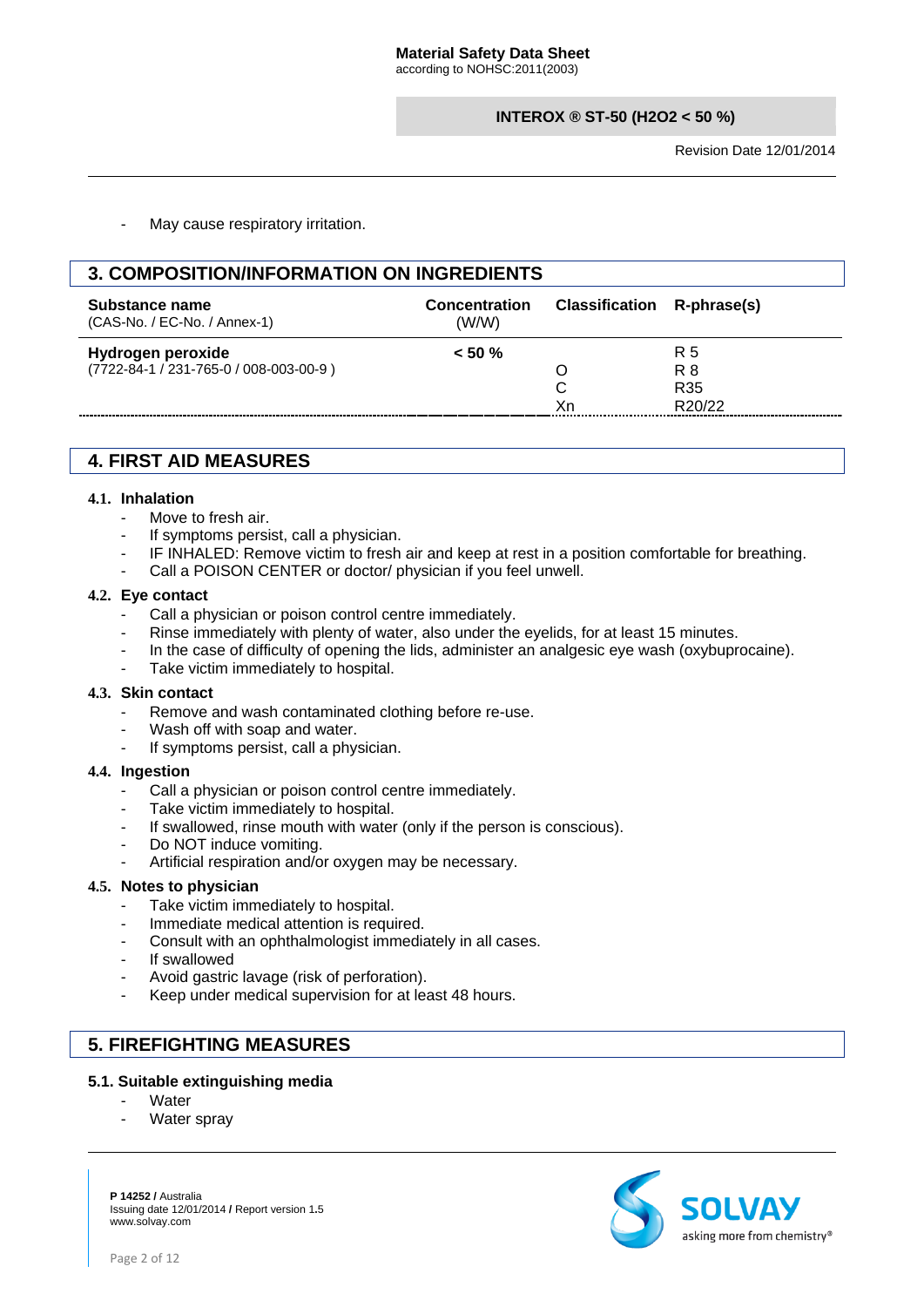Revision Date 12/01/2014

# **5.2. Extinguishing media which shall not be used for safety reasons**

None.

### **5.3. Special exposure hazards in a fire**

- Oxygen released in thermal decomposition may support combustion
- Contact with combustible material may cause fire.
- Contact with flammables may cause fire or explosions.
- Risk of explosion if heated under confinement.

#### **5.4. Special protective equipment for firefighters**

- In the event of fire, wear self-contained breathing apparatus.
- Use personal protective equipment.
- Wear chemical resistant oversuit
- Cool containers/tanks with water spray.
- Prevent fire extinguishing water from contaminating surface water or the ground water system.

#### **5.5. Other information**

HAZCHEM Code: 2P

# **6. ACCIDENTAL RELEASE MEASURES**

#### **6.1. Personal precautions**

- Prevent further leakage or spillage if safe to do so.
- Keep away from Incompatible products.
- Evacuate personnel to safe areas.
- Keep people away from and upwind of spill/leak.
- Use personal protective equipment.
- Refer to protective measures listed in sections 7 and 8.

#### **6.2. Environmental precautions**

- Should not be released into the environment.
- If the product contaminates rivers and lakes or drains inform respective authorities.

#### **6.3. Methods for cleaning up**

- Dam up.
- Do not mix waste streams during collection.
- Soak up with inert absorbent material.
- Keep in suitable, closed containers for disposal.
- Never return spills in original containers for re-use.

# **7. HANDLING AND STORAGE**

#### **7.1. Handling**

- Use only in well-ventilated areas.
- Use only clean and dry utensils.
- Never return unused material to storage receptacle.
- Keep away from heat.
- Avoid inhalation, ingestion and contact with skin and eyes.
- Keep away from Incompatible products.

#### **7.2. Storage**

Keep only in the original container.

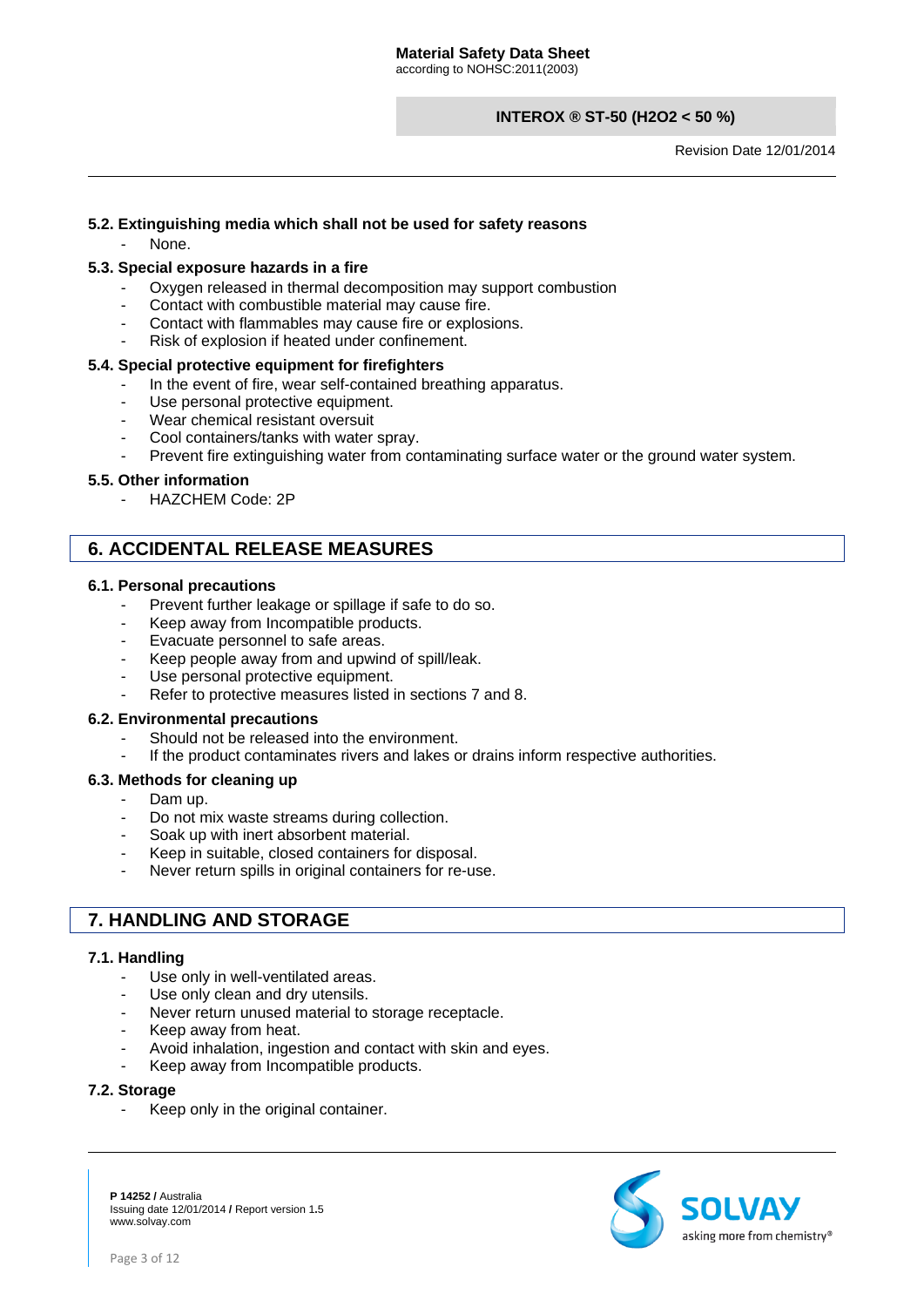Revision Date 12/01/2014

- Store in a receptacle equipped with a vent.
- Store in a well-ventilated place. Keep cool.
- Keep container closed.
- Keep in a bunded area.
- Keep away from Incompatible products.
- Keep away from heat/sparks/open flames/hot surfaces. No smoking.
- Regularly check the condition and temperature of the containers.
- Electrical equipment should be protected to the appropriate standard.

### **7.3. Specific use(s)**

- For further information, please contact: Supplier

# **7.4. Packaging material**

- aluminium 99,5 %
- stainless steel 304L / 316L
- Approved grades of HDPE.

# **7.5. Other information**

- Do not confine the product in a circuit, between closed valves, or in a container without a vent.
- In industrial installations, apply the rules for the prevention of major accidents (consult an expert).

# **8. EXPOSURE CONTROLS/PERSONAL PROTECTION**

# **8.1. Exposure Limit Values**

# **Hydrogen peroxide**

- US. ACGIH Threshold Limit Values 02 2014 time weighted average  $= 1$  ppm
- National Workplace OELs (Workplace Exposure Standards for Airborne Contaminants, Appendix A) 08 2005

time weighted average  $= 1$  ppm time weighted average  $= 1.4$  mg/m3

- Australia. OELs. (Adopted National Exposure Standards for Atmospheric Contaminants in the Occupational Environment) 08 2005 Remarks: Listed
- National Workplace OELs (Workplace Exposure Standards for Airborne Contaminants, Appendix A) 12 2011 time weighted average  $= 1$  ppm
	- time weighted average  $= 1.4$  mg/m3

# **8.2. Exposure controls**

- Ensure adequate ventilation.
- Apply technical measures to comply with the occupational exposure limits.

# **8.2.1. Occupational exposure controls**

# *8.2.1.1. Respiratory protection*

- In case of insufficient ventilation, wear suitable respiratory equipment.
- When workers are facing concentrations above the exposure limit they must use appropriate certified respirators.
- Recommended Filter type:
- NO
- P<sub>3</sub>

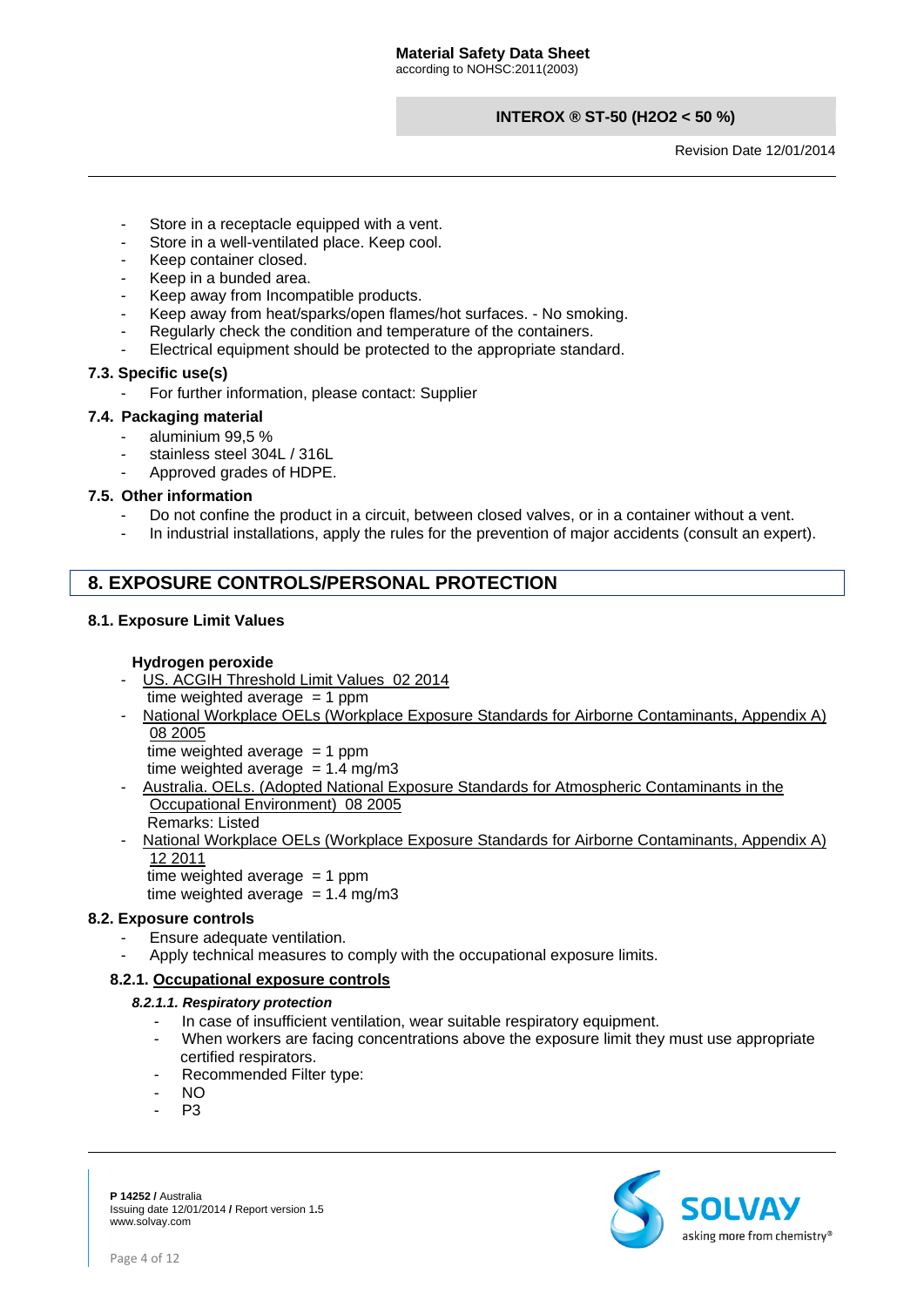Revision Date 12/01/2014

#### *8.2.1.2. Hand protection*

- Impervious gloves
- Suitable material : PVC, Natural Rubber, butyl-rubber, Nitrile rubber
- Take note of the information given by the producer concerning permeability and break through times, and of special workplace conditions (mechanical strain, duration of contact).

#### *8.2.1.3. Eye protection*

- Chemical resistant goggles must be worn.
- If splashes are likely to occur, wear: Tightly fitting safety goggles, Face-shield

#### *8.2.1.4. Skin and body protection*

- Chemical resistant apron
- Suitable material
- PVC
- **Natural Rubber**
- If splashes are likely to occur, wear: Apron, Boots

#### *8.2.1.5. Hygiene measures*

- Eye wash bottles or eye wash stations in compliance with applicable standards.
- Take off contaminated clothing and shoes immediately.
- Wash contaminated clothing before re-use.
- When using, do not eat, drink or smoke.
- Wash hands before breaks and at the end of workday.
- Handle in accordance with good industrial hygiene and safety practice.

### **8.2.2. Environmental exposure controls**

Dispose of rinse water in accordance with local and national regulations.

# **9. PHYSICAL AND CHEMICAL PROPERTIES**

# **9.1. General Information (appearance, odour)**

| Appearance | $:$ liquid     |
|------------|----------------|
| Colour     | $:$ colourless |
| Odour      | $:$ pungent    |

# **9.2. Important health safety and environmental information**

| pH<br>pKa                                                                | $: 2.02 \ (H2O2 50 \%)$<br>Temperature: 21 °C<br>: $p$ Ka1= 11.62<br>Temperature: 25 °C          |
|--------------------------------------------------------------------------|--------------------------------------------------------------------------------------------------|
| Boiling point/boiling range<br><b>Flash point</b><br><b>Flammability</b> | : $108 °C$ (H2O2 35 %)<br>Remarks: Not applicable<br>Remarks: The product is not flammable.      |
| <b>Explosive properties</b>                                              | Explosion danger.<br>Remarks: Not explosive<br>Remarks: With certain materials (see section 10). |
| <b>Oxidizing properties</b>                                              | : Remarks: Non oxidizer                                                                          |

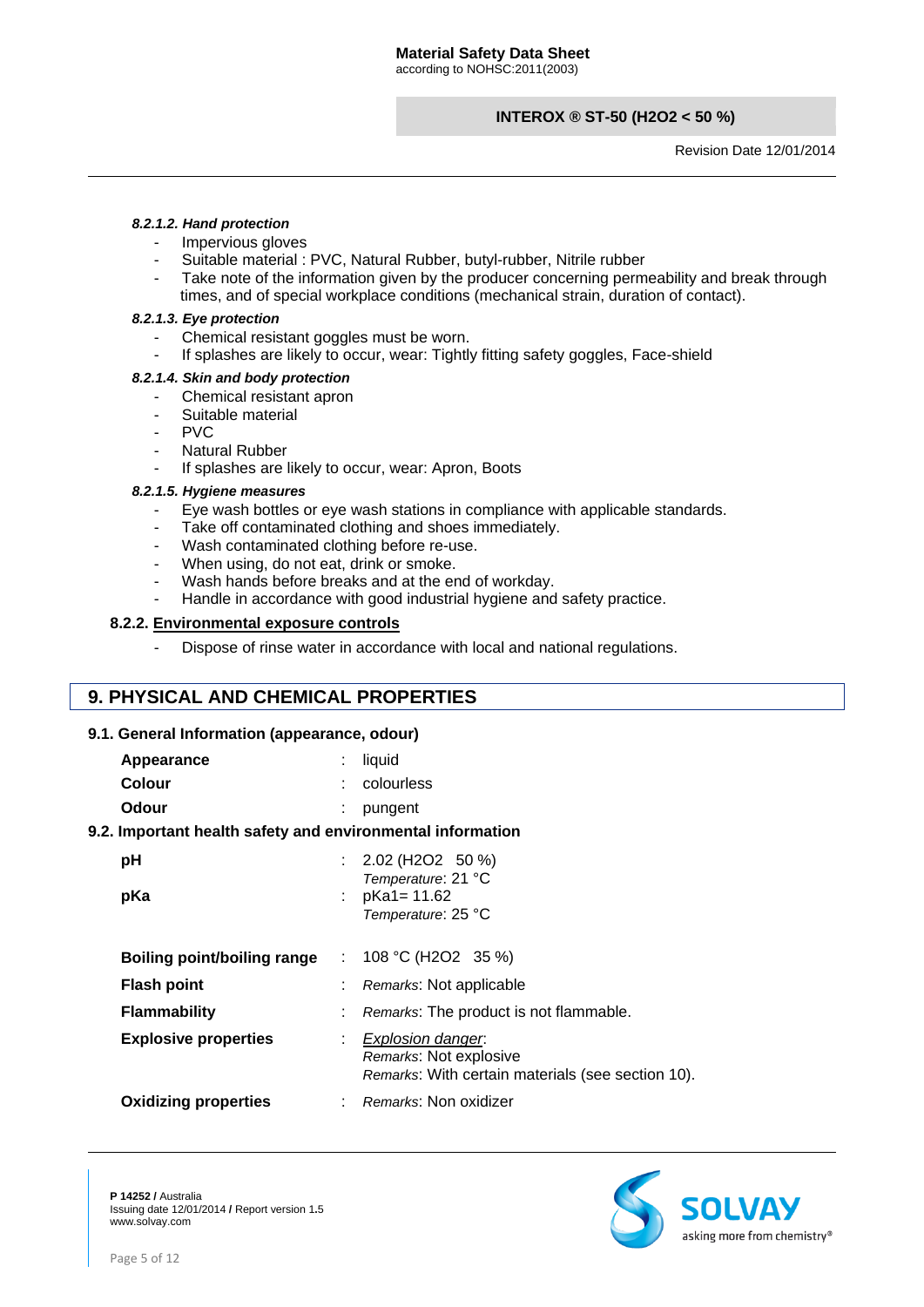Revision Date 12/01/2014

| Vapour pressure                                  |    | : 1 mbar (H2O2 50 %)<br>Temperature: 30 °C                                                                             |
|--------------------------------------------------|----|------------------------------------------------------------------------------------------------------------------------|
| <b>Relative density / Density</b>                |    | $: 1.1 - 1.2$                                                                                                          |
| <b>Bulk density</b>                              |    | Remarks: Not applicable                                                                                                |
| Solubility(ies)                                  |    | Water<br>Remarks: completely miscible                                                                                  |
| <b>Partition coefficient:</b><br>n-octanol/water |    | log Pow.<br>$-1.57$<br>Method: calculated value                                                                        |
| <b>Viscosity</b>                                 |    | : $1.17 \text{ mPa.s (H2O2 } 50 \text{ %})$<br>Temperature: 20 °C                                                      |
| Vapour density                                   | ÷. | 1 (H2O2 50 %)                                                                                                          |
| 9.3. Other data                                  |    |                                                                                                                        |
| <b>Freezing point:</b>                           |    | : $-33 \text{ °C}$ (H2O2 35 %)                                                                                         |
| <b>Auto-flammability</b>                         |    | Remarks: The product is not flammable.                                                                                 |
| <b>Surface tension</b>                           |    | 75.6 mN/m (H2O2 50 %)<br>Temperature: 20 °C                                                                            |
| <b>Decomposition</b><br>temperature              |    | : $> = 60 °C$<br>Remarks: Self-Accelerating decomposition temperature (SADT)<br>< 60 °C<br>Remarks: Slow decomposition |

# **10. STABILITY AND REACTIVITY**

# **10.1. Stability**

- Stable under recommended storage conditions.
- Decomposes on heating.
- Potential for exothermic hazard

# **10.2. Conditions to avoid**

- **Contamination**
- To avoid thermal decomposition, do not overheat.
- Contact with combustible material may cause fire.
- Contact with flammables may cause fire or explosions.
- Risk of explosion if heated under confinement.
- Fire or intense heat may cause violent rupture of packages.

#### **10.3. Materials to avoid**

Acids, Bases, Metals, Heavy metal salts, Powdered metal salts, Reducing agents, Organic materials, Flammable materials

# **10.4. Hazardous decomposition products**

- Oxygen



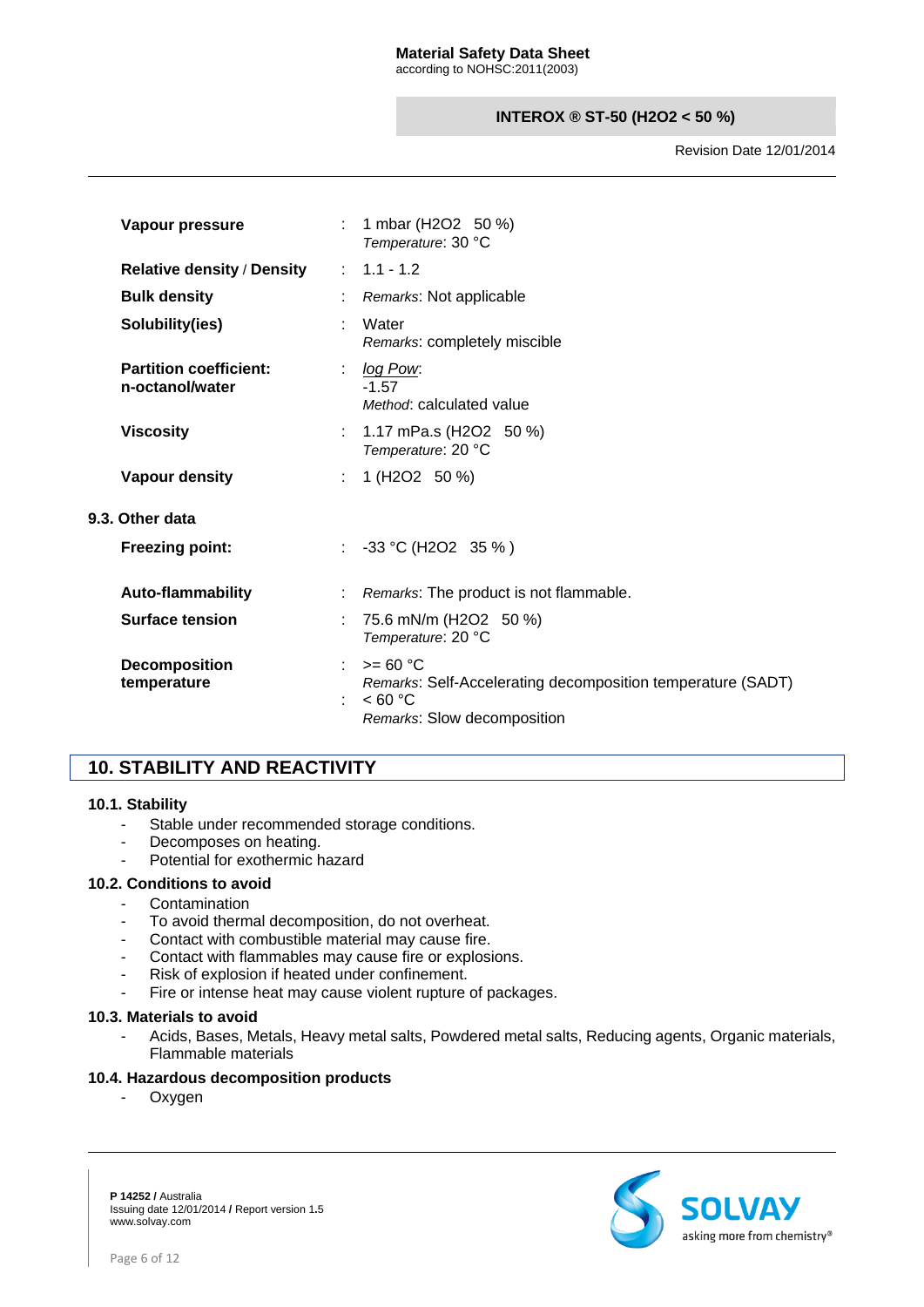Revision Date 12/01/2014

# **11. TOXICOLOGICAL INFORMATION**

#### **11.1 Toxicological data**

#### *Acute oral toxicity*

- LD50, Rat, 1,193 - 1,270 mg/kg (H2O2 35 %)

#### *Acute inhalation toxicity*

- LC50, 4 h, Rat, > 0.17 mg/l (H2O2 50 %), Remarks: vapour
- RD 50, mice, 665 mg/m3 (H2O2 50 %), Remarks: Irritating to respiratory system.

#### *Acute dermal toxicity*

- LD50, Rabbit, > 2,000 mg/kg (H2O2 35 %)

#### *Skin irritation*

Rabbit, Skin irritation (H2O2 35 %)

#### *Eye irritation*

Rabbit, Severe eye irritation (H2O2 10 %)

#### *Sensitisation*

- Guinea pig, Did not cause sensitisation on laboratory animals.

#### *Chronic toxicity*

- Oral, 90-day, Mouse, Target Organs**:** Gastrointestinal tract, Lowest observed effect level**:** 300 ppm, LOAEL, (Pure substance)
- Oral, 90-day, Mouse, NOEL**:** 100 ppm, NOAEL,(Pure substance)
- Inhalation, 28-day, Rat, Target Organs**:** Respiratory system, Lowest observed effect level**:** 10 ppm, LOAEL, vapour,(Pure substance)
- Inhalation, 28-day, Rat, NOEL**:** 2 ppm, NOAEL, vapour,(Pure substance)

#### *Carcinogenicity*

- Oral, Prolonged exposure, Mouse, Target Organs**:** duodenum,carcinogenic effects
- Dermal, Prolonged exposure, Mouse,Animal testing did not show any carcinogenic effects.

#### *Genetic toxicity in vitro*

In vitro tests have shown mutagenic effects.

#### *Genetic toxicity in vivo*

In vivo tests did not show mutagenic effects

#### *Reproductive toxicity*

- Substance is totally biotransformed (metabolised).
- study scientifically unjustified

# **11.2. Health effects**

#### *Inhalation*

- irritation of the upper respiratory tract
- Symptoms: Nose bleeding, sore throat, Cough.

#### *Eye contact*

- **Corrosive**
- May cause irreversible eye damage.
- Symptoms: Redness, Lachrymation, Swelling of tissue.

#### *Skin contact*

- Corrosive
- Causes severe burns.
- Symptoms: Redness, Swelling of tissue.

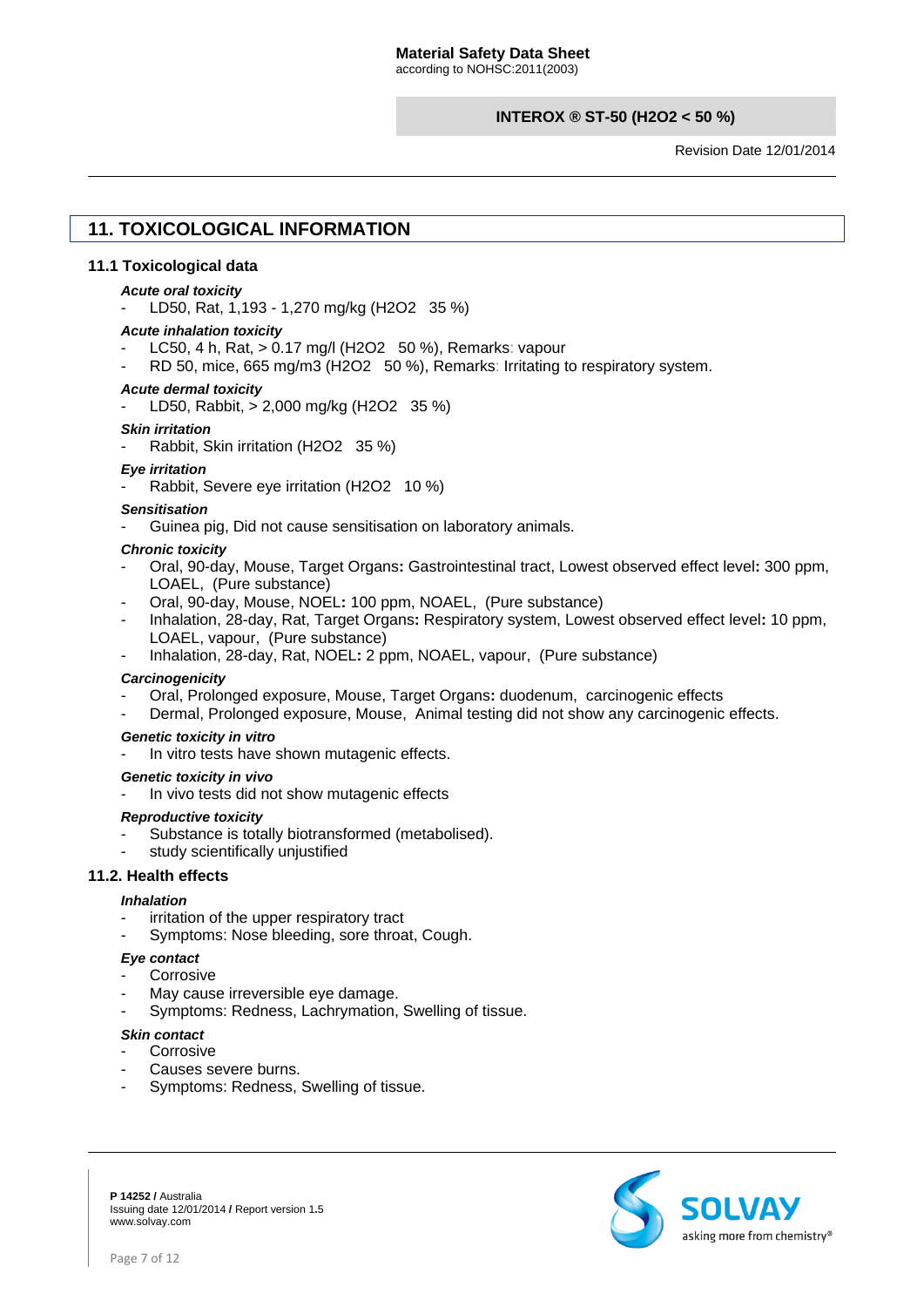Revision Date 12/01/2014

#### *Ingestion*

- If ingested, severe burns of the mouth and throat, as well as a danger of perforation of the oesophagus and the stomach.
- Symptoms: Nausea, Abdominal pain, Bloody vomiting, Diarrhoea, Suffocation, Cough, Severe shortness of breath.
- Risk of: Respiratory disorder.

# **12. ECOLOGICAL INFORMATION**

### **12.1. Ecotoxicity effects**

#### *Acute toxicity*

- Fishes, Pimephales promelas, LC50, 96 h, 16.4 mg/l (Pure substance)
- Fishes, Pimephales promelas, NOEC, 96 h, 4.3 mg/l (Pure substance)
- Crustaceans, Daphnia pulex, EC50, 48 h, 2.4 mg/l (Pure substance) Remarks: fresh water, semi-static test
- Crustaceans, Daphnia pulex, NOEC, 48 h, 1 mg/l (Pure substance) Remarks: fresh water, semi-static test
- Crustaceans, Daphnia magna, NOEC, 21 Days, 0.63 mg/l (Pure substance) Remarks: Reproduction Test

#### *Chronic toxicity*

- Algae, Skeletonema costatum, EC50, Growth rate, 72 h, 2.6 mg/l (Pure substance)
- Algae, Skeletonema costatum, NOEC, 72 h, 0.63 mg/l (Pure substance)

#### **12.2. Mobility**

- Air, Volatility, Henry's law constant (H) = 0.75 mPa.m<sup>3</sup>/mol, 20 °C Remarks: not significant
- **Water** 
	- Remarks: considerable solubility and mobility
- Soil/sediments, log KOC:0.2
	- Remarks: non-significant evaporation and adsorption

#### **12.3. Persistence and degradability**

#### *Abiotic degradation*

- Air,indirect photo-oxidation, t 1/2 24 h Conditions: sensitizer: OH radicals
- Water, redox reaction, t 1/2 120 h
- Conditions: mineral and enzymatic catalysis, fresh water, salt water
- Soil, redox reaction, t 1/2 12 h Conditions: mineral and enzymatic catalysis

#### *Biodegradation*

- aerobic,  $t$  1/2  $<$  2 min Conditions: biological treatment sludge Remarks: Readily biodegradable.
- aerobic, t 1/2 from 0.3 5 d Conditions: fresh water Remarks: Readily biodegradable.
- anaerobic Conditions: Soil/sediments Remarks: Not applicable

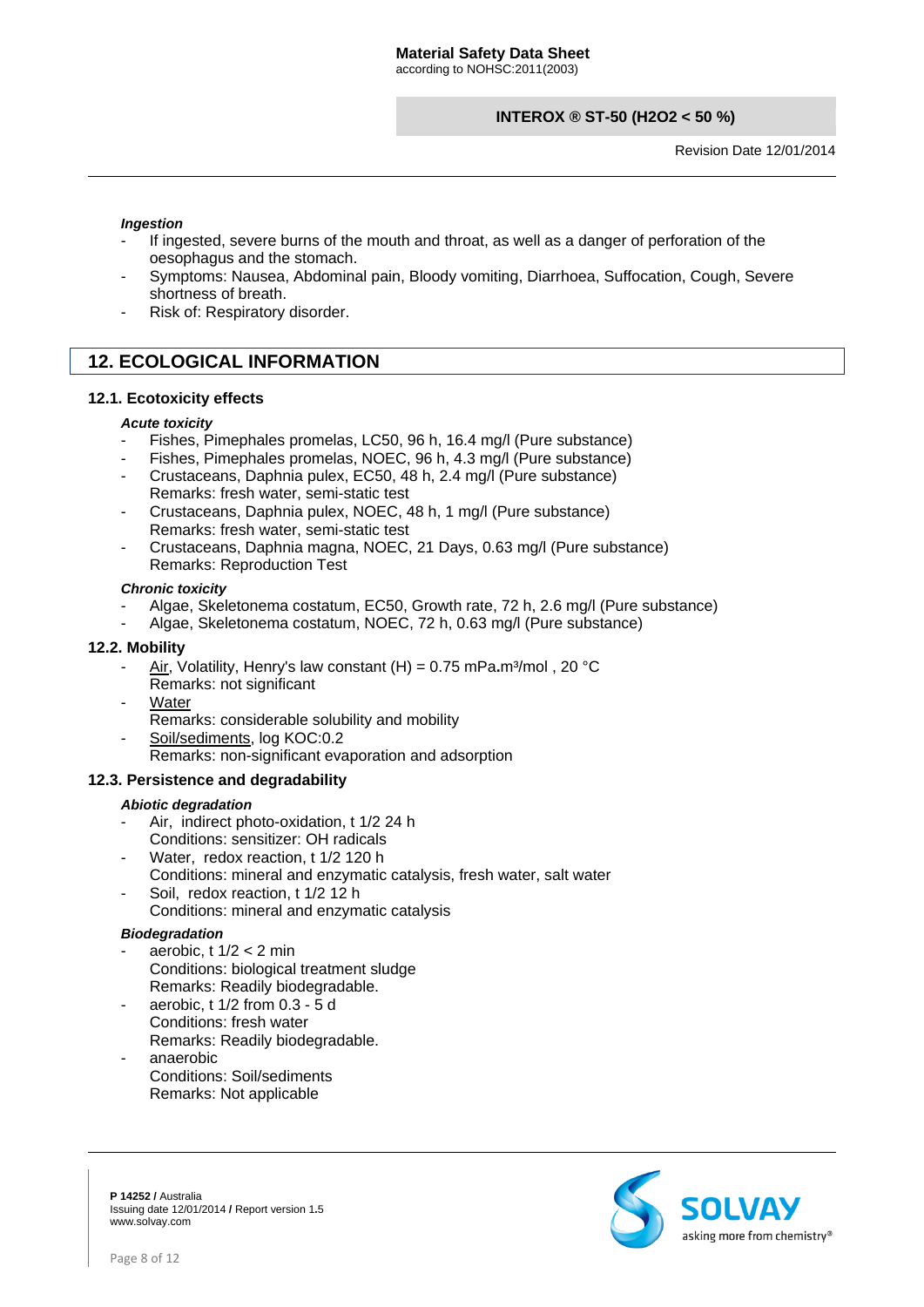according to NOHSC:2011(2003)

# **INTEROX ® ST-50 (H2O2 < 50 %)**

Revision Date 12/01/2014

aerobic, t 1/2 12 h Conditions: Soil Remarks: Readily biodegradable.

# **12.4. Bioaccumulative potential**

Bioaccumulative potential: -1.57 Result: Does not bioaccumulate.

#### **12.5. Other adverse effects**

No data available

### **12.6. Possible hazards (summary)**

- No data available

# **13. DISPOSAL CONSIDERATIONS**

### **13.1. Waste from residues / unused products**

- Limited quantity
- Dilute with plenty of water.
- Flush into sewer with plenty of water.
- Maximum quantity
- Contact manufacturer.
- Contact waste disposal services.
- In accordance with local and national regulations.

#### **13.2. Packaging treatment**

- Empty containers.
- Clean container with water.
- Dispose of rinse water in accordance with local and national regulations.
- Where possible recycling is preferred to disposal or incineration.
- In accordance with local and national regulations.

# **14. TRANSPORT INFORMATION**

#### **International transport regulations**

#### - **IATA-DGR**

| 14.1. UN number                    | UN2014                                      |
|------------------------------------|---------------------------------------------|
| 14.2. UN proper shipping name      | HYDROGEN PEROXIDE, AQUEOUS SOLUTION         |
| 14.3. Transport hazard class(es)   |                                             |
| Hazard class                       | 5.1                                         |
| Labels                             | 5.1 - Oxidizing substances<br>8 - Corrosive |
| 14.4. Packing group                | Ш                                           |
| 14.5. Environmental hazards        |                                             |
| 14.6. Special precautions for user |                                             |
| - IMDG                             |                                             |
| 14.1. UN number                    | UN2014                                      |
| 14.2. UN proper shipping name      | <b>HYDROGEN PEROXIDE, AQUEOUS SOLUTION</b>  |

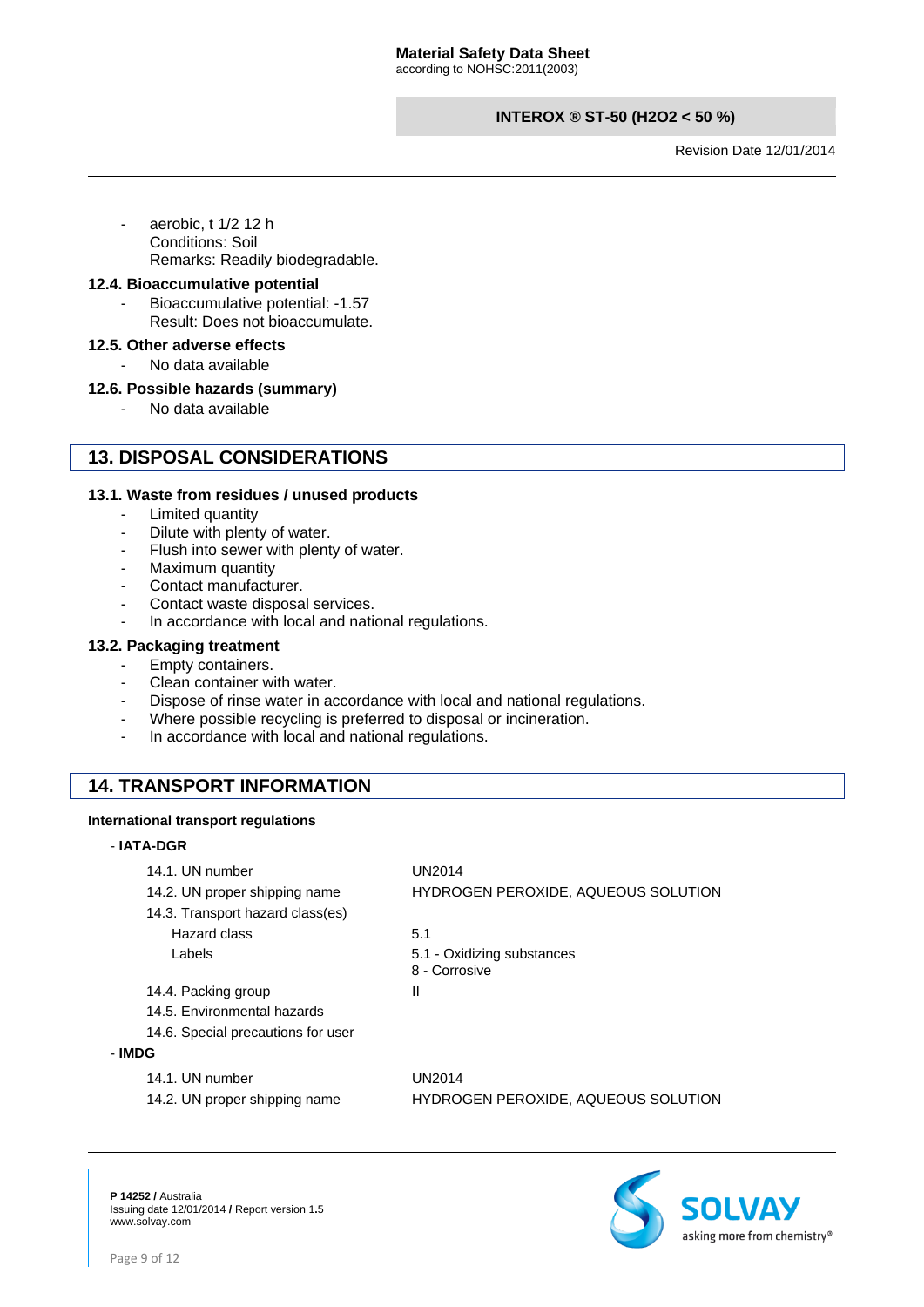Revision Date 12/01/2014

| 14.3. Transport hazard class(es)   |                                             |
|------------------------------------|---------------------------------------------|
| Hazard class                       | 5.1                                         |
| Labels                             | 5.1 - Oxidizing substances<br>8 - Corrosive |
| 14.4. Packing group                | Ш                                           |
| 14.5. Environmental hazards        |                                             |
| 14.6. Special precautions for user |                                             |
| <b>EmS</b>                         | F-H<br>$S-Q$                                |
| - ADG                              |                                             |
| 14.1. UN number                    | <b>UN2014</b>                               |
| 14.2. UN proper shipping name      | HYDROGEN PEROXIDE, AQUEOUS SOLUTION         |
| 14.3. Transport hazard class(es)   |                                             |
| Hazard class                       | 5.1                                         |
| Labels                             | 5.1 - Oxidizing substances<br>8 - Corrosive |
| 14.4. Packing group                | Ш                                           |
| 14.5. Environmental hazards        |                                             |
| 14.6. Special precautions for user |                                             |
| Hazchem Code                       | 2P                                          |
| IATA: forbidden over 40 %          |                                             |

# **15. REGULATORY INFORMATION**

#### **15.1. Labels**

- Hazardous components which must be listed on the label: Hydrogen peroxide<br>- Classified as hazardous according to criteria of NOHSC.
- Classified as hazardous according to criteria of NOHSC.

| Symbol(s)         | Xn                                  | Harmful                                                                                                                                              |
|-------------------|-------------------------------------|------------------------------------------------------------------------------------------------------------------------------------------------------|
| $R$ -phrase $(s)$ | R <sub>22</sub><br>R37/38<br>R41    | Harmful if swallowed.<br>Irritating to respiratory system and skin.<br>Risk of serious damage to eyes.                                               |
| S-phrase(s)       | S <sub>1/2</sub><br>S <sub>26</sub> | Keep locked up and out of the reach of children.<br>In case of contact with eyes, rinse immediately with<br>plenty of water and seek medical advice. |
|                   | S <sub>28</sub>                     | After contact with skin, wash immediately with<br>plenty of water.                                                                                   |
|                   | S36/37/39                           | Wear suitable protective clothing, gloves and<br>eye/face protection.                                                                                |
|                   | S45                                 | In case of accident or if you feel unwell, seek<br>medical advice immediately (show the label where<br>possible).                                    |

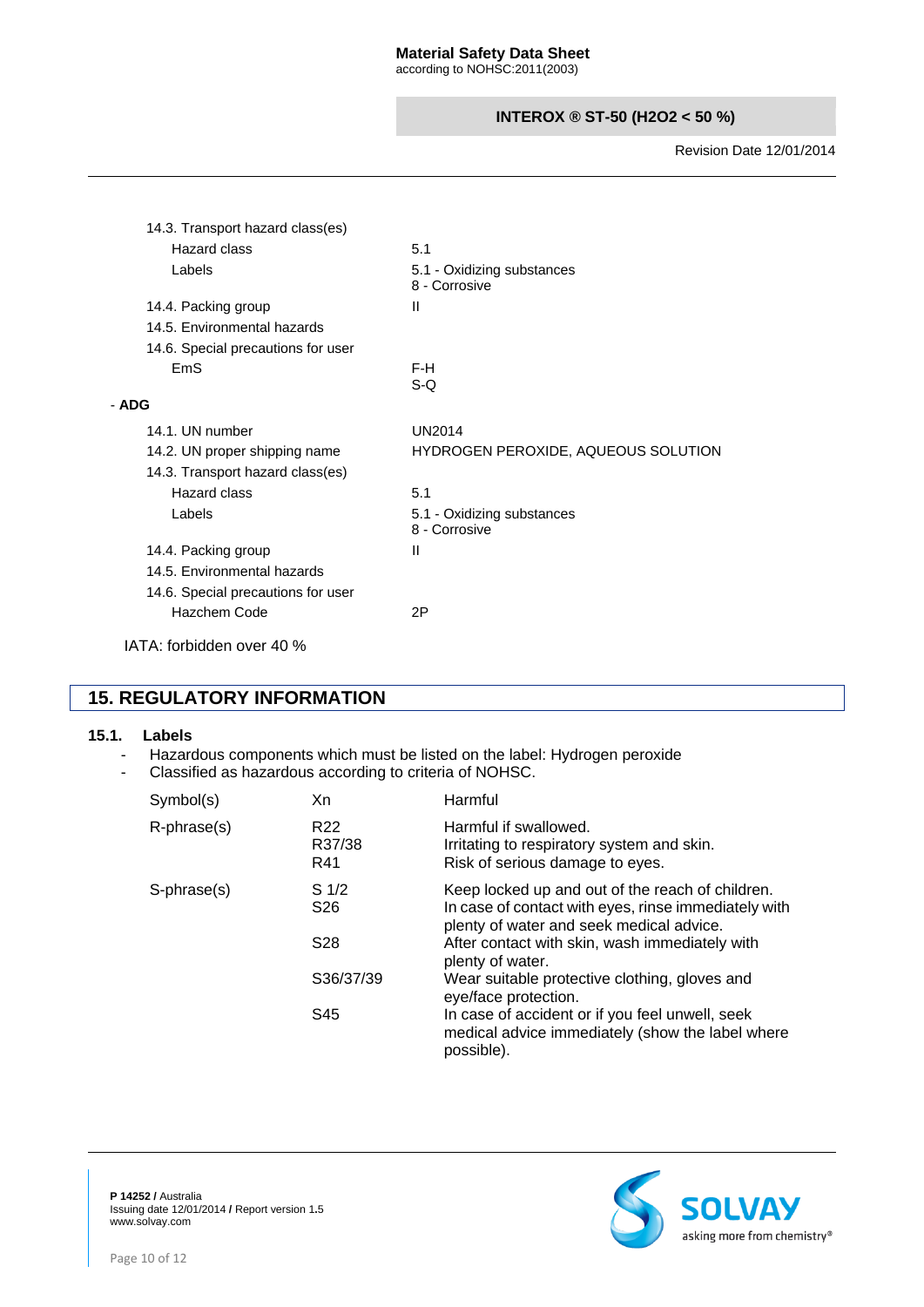Revision Date 12/01/2014

# **15.2. Other information**

The percentage concentration of the solution has to be indicated next to the product name.

### **15.3. Inventory Information**

| USA. Toxic Substances Control                                                          | In compliance with inventory.                   |
|----------------------------------------------------------------------------------------|-------------------------------------------------|
| Act (TSCA)                                                                             | $\mathcal{L} = \mathcal{L}$                     |
| <b>Australia. Inventory of Chemical</b>                                                | In compliance with inventory.                   |
| <b>Substances (AICS)</b>                                                               | $1 - -$                                         |
| <b>Canada, Domestic Substances</b>                                                     | In compliance with inventory.                   |
| List (DSL)                                                                             | $\mathbb{R}^n$                                  |
| <b>Korea. Existing Chemicals</b><br><b>Inventory (KECI (KR))</b>                       | In compliance with inventory.                   |
| EU list of existing chemical                                                           | In compliance with inventory.                   |
| substances (EINECS)                                                                    | $\mathbb{R}^n$                                  |
| Japan. Inventory of Existing &<br><b>New Chemical Substances</b><br>(ENCS)             | In compliance with inventory.<br>$\mathbb{R}^n$ |
| <b>China. Inventory of Existing</b>                                                    | In compliance with inventory.                   |
| <b>Chemical Substances (IECSC)</b>                                                     | $\mathbb{R}^n$                                  |
| Philippine. Inventory of<br><b>Chemicals and Chemical</b><br><b>Substances (PICCS)</b> | In compliance with inventory.<br>$\mathbb{R}^n$ |
| New Zealand. Inventory of<br><b>Chemicals (NZIOC)</b>                                  | In compliance with inventory.                   |
| <b>Mexico INSQ (INSQ)</b>                                                              | In compliance with inventory.                   |

# **15.4. National regulatory information**

- Expert judgement
- GHS Hazardous Chemical Information List (Hazardous Substances Information System (HSIS), as amended through September 2014)
- List of Designated Hazardous Substances (Hazardous Substances Information System (HSIS), as amended)
- SUSMP, Poisons to be labeled (Standard for Uniform Scheduling of Medicines & Poisons, No. 3, as amended thru SUSMP No. 3, Amd. 2, Aug. 8, 2012)

# **16. OTHER INFORMATION**

# **16.1. Administrative information**

- **Update**
- This data sheet contains changes from the previous version in section(s): general revision
- Distribute new edition to clients

#### **16.2. Text of R phrases mentioned in Section 3**

- R 5**:** Heating may cause an explosion.
- R 8**:** Contact with combustible material may cause fire.
- R20/22**:** Harmful by inhalation and if swallowed.
- R<sub>35</sub>: Causes severe burns.